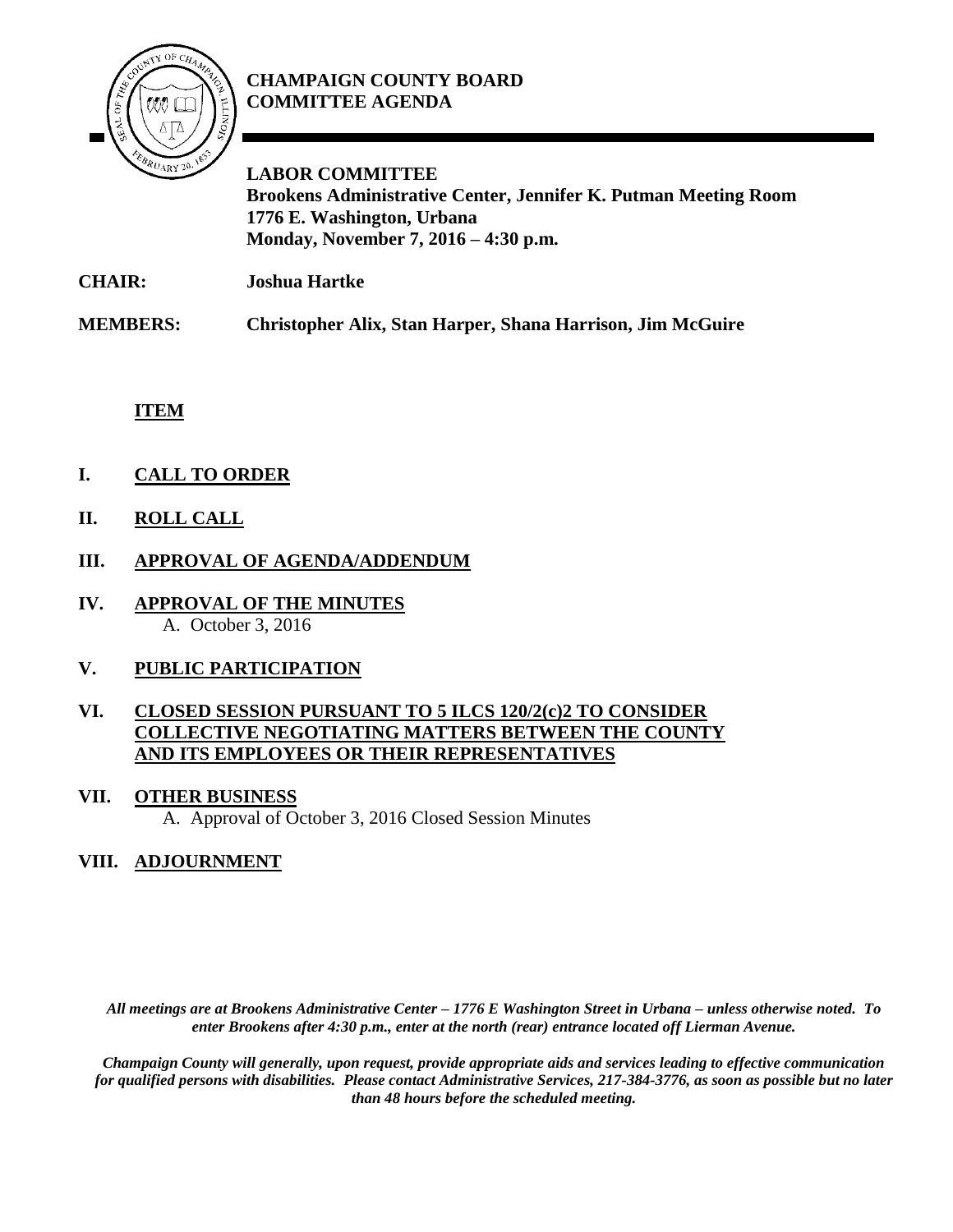| <b>CHAMPAIGN COUNTY BOARD</b><br><b>COMMITTEE MINUTES</b><br><b>LABOR COMMITTEE</b><br>Monday, October 3, 2016<br>Brookens Administrative Center, Jennifer K. Putman Meeting Room<br>1776 E. Washington St., Urbana |                                                                                                                                                                                                                                                                                                                  |
|---------------------------------------------------------------------------------------------------------------------------------------------------------------------------------------------------------------------|------------------------------------------------------------------------------------------------------------------------------------------------------------------------------------------------------------------------------------------------------------------------------------------------------------------|
|                                                                                                                                                                                                                     |                                                                                                                                                                                                                                                                                                                  |
| <b>MEMBERS ABSENT:</b>                                                                                                                                                                                              | <b>Stan Harper</b>                                                                                                                                                                                                                                                                                               |
| <b>OTHERS PRESENT:</b>                                                                                                                                                                                              | Jeff Blue (County Engineer), Barb Mann (State's Attorney's office),<br>Tami Ogden (Deputy Administrator/Finance), Kay Rhodes (Adminis-<br>trative Assistant), Rick Snider (County Administrator)                                                                                                                 |
| <b>Call to Order</b>                                                                                                                                                                                                |                                                                                                                                                                                                                                                                                                                  |
|                                                                                                                                                                                                                     | Hartke called the meeting to order at 4:06 p.m.                                                                                                                                                                                                                                                                  |
| <b>Roll Call</b>                                                                                                                                                                                                    |                                                                                                                                                                                                                                                                                                                  |
|                                                                                                                                                                                                                     | Alix, Harrison, Hartke, and McGuire were present, establishing the presence of a quorum.                                                                                                                                                                                                                         |
| <b>Approval of Agenda/Addendum</b>                                                                                                                                                                                  |                                                                                                                                                                                                                                                                                                                  |
| imous support.                                                                                                                                                                                                      | <b>MOTION</b> by Alix to approve the agenda; seconded by Harrison. <b>Motion carried with unan-</b>                                                                                                                                                                                                              |
| <b>Approval of Minutes</b>                                                                                                                                                                                          |                                                                                                                                                                                                                                                                                                                  |
| carried with unanimous support.                                                                                                                                                                                     | <b>MOTION</b> by Alix to approve the minutes of June 21, 2016; seconded by Harrison. <b>Motion</b>                                                                                                                                                                                                               |
| <b>Public Participation</b>                                                                                                                                                                                         |                                                                                                                                                                                                                                                                                                                  |
| There was no public participation.                                                                                                                                                                                  |                                                                                                                                                                                                                                                                                                                  |
| <b>RESENTATIVES</b>                                                                                                                                                                                                 | CLOSED SESSION PURSUANT TO 5 ILCS 120/2(c) 2 TO CONSIDER COLLECTIVE NEGO-<br>TIATING MATTERS BETWEEN THE COUNTY AND ITS EMPLOYEES OR THEIR REP-                                                                                                                                                                  |
|                                                                                                                                                                                                                     | <b>MOTION</b> by Alix to enter into closed session pursuant to $5$ ILCS $120/2(c)$ 2 to consider col-<br>lective negotiating matters between Champaign County and its employees or their representatives. He<br>further moved that the following individuals remain present: County Administrator; Deputy County |